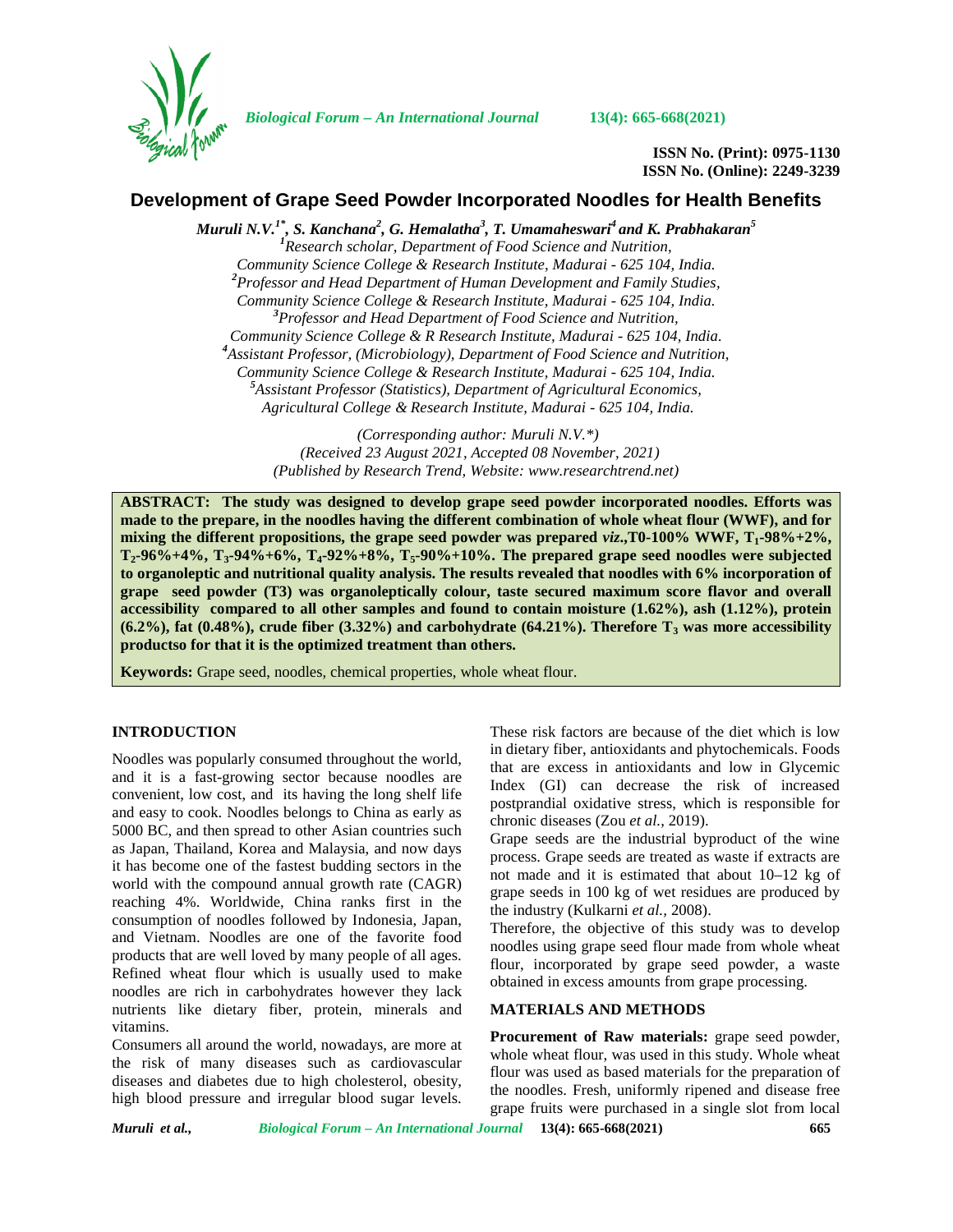market in Madurai to avoid differences in varieties. Whole wheat, xanthan gum and salt were purchased from the departmental stores at Madurai.

**Preparation of grape seed powder:** The purchased grape seed were cleaned thoroughly in water to remove dust and dirt. The grape seeds and edible part were separated manually. Then, grape seeds were dried in oven at 60˚C temperature for 8 hours till complete drying. The dried seeds were milled in electric churner to make fine powder and sieved using (BS 60 mesh). The prepared grape seed powder was packed and stored in airtight container.

**Preparation of whole wheat flour:** Wheat grains were cleaned thoroughly to remove dust and dirt. The cleaned grains were ground in the electric grinder to make fine flour and sieved by 60 mesh sieve. The flour sample was kept in air tight container before use.

**Standardization of grape seed powder incorporated noodles:** Grape seed powder incorporated noodles was prepared by replacing the base material refined wheat flour with flour were used for preparation of noodles and the grape seed powder was incorporated in refined wheat flour at different proportions (Chen *et al.,* 2021).

|                        | Control | Level of incorporation $(\% )$ |                                |               |              |    |
|------------------------|---------|--------------------------------|--------------------------------|---------------|--------------|----|
| Composition            |         | $T_{1} - 2\%$                  | $T_{3} - 6\%$<br>$T_{2} - 4\%$ | $T_{4} - 8\%$ | $T_{5}$ -10% |    |
| Refined Wheat flour(g) | 100     | 98                             | 96                             | 94            |              | 90 |
| Grape seed flour(g)    |         |                                |                                |               |              |    |
| Salt(g)                | 30      | 30                             | 30                             | 30            | 30           | 30 |
| Water(ml)              |         |                                |                                |               |              |    |

**Table 1: Standardization of grape seed flour incorporated noodles.**

**Preparation of grape seed flour incorporated Noodles.** For the preparation of noodles weighed the ingredients and sieve of BS 60 mesh size. The flour was steamed for 15 minutes and steamed dough mixed in the mixing compartment of the noodle making machine. During the mixing of the flour salt and water was added. The homogenized flour was filled in the feeder section of single screw extruder. After extrusion excluded noodles was steamed for 10minutes. The noodles was dried a cabinet dried at 60°C for six hours. Noodles were cooled up to ambient temperature. After preparation of noodles used different packaging materials like stand up pouches and high density polypropylene packages (Zheng *et al.,* 2020).

**Proximate analysis of noodles.** Moisture, crude fiber and ash were determined according to AOAC (1995). Crude protein was estimated by using micro-kjeldahl method, AOAC (1995) using the factor 6.25 for converting nitrogen content into crude protein. For fat content of noodles, 5 g sample was placed in Soxhlet extraction apparatus and subjected to extraction for 6 h using petroleum ether as solvent and percent fat content of noodle samples were calculated on a weight basis. Amount of carbohydrates was calculated from the sum of moisture, crude protein, crude fat, ash and crude fiber and lastly subtracting it from 100 (Lee *et al.,* 2008).

## **Sensory evaluation of noodles:**

Acceptance was tested by sensory evaluation using 9 point hedonic scale at Food Science and Nutrition Department, community Science College, TNAU, Madurai. Product with different treatments was coded with three-digit number and is analyzed by different subjects in our college faculty and students.

They were provided with standard evaluation sheets and asked to score the product based on nine-point hedonic scale for texture, colour, taste, flavour, appearance and overall acceptability. To avoid overlapping of taste of other treatments they were provided with water to rinse mouth and scored from 1-9 with 1 being I dislike extremely *i.e.*, very bad and 9 being I like extremely *i.e.*, the product is excellent in that particular attribute (Boian, 2019).

## **RESULTS AND DISCUSSION**

The grape seed incorporated noodles were evaluated organoleptically. The  $T_3$  that is 6% incorporation of grape seed powder was best according to flavour, taste and overall acceptability.

The sensory score of grape seed flour incorporated noodles is given in Table 2. The grape seed flour was incorporated with refined wheat flour at different concentrations such as  $T_0$  - 100 % Refined Wheat flour,  $T_1$ -2% grape seed flour + 98% Refined Wheat flour,  $T_2$ - 4% grape seed flour+ 96% Refined Wheat flour,  $T_3$ -6% grape seed flour+ 94% Refined Wheat flour,  $T_4$ -8% grape seed flour+ 92% whole wheat flour and 10% grape seed flour+ 90% whole wheat flour The noodles were standardized by sensory evaluation using 9-point hedonic scale by 15 semi-trained panels. The control noodles  $(T_0)$  got the highest sensory score followed by  $T_3(8.5)$ ,  $T_1(7.9)$  and  $T_2(7.7)$  (Gadei *et al.*, 2012). The nutritional composition of tamarind seed flour (TSF) is given in Table 3. The protein, carbohydrate, moisture, fiber, fat, and Ash were about 1.62 g, 6.52g, 6.20g and 27.02g, 3.25g, 1.12g per 100g respectively. The control product moisture, carbohydrate, protein, fat, fiber and Ash were about 2.45g, 66.23g, 5.65g, 26.36g, 0.95g, 0.65g, per 100g.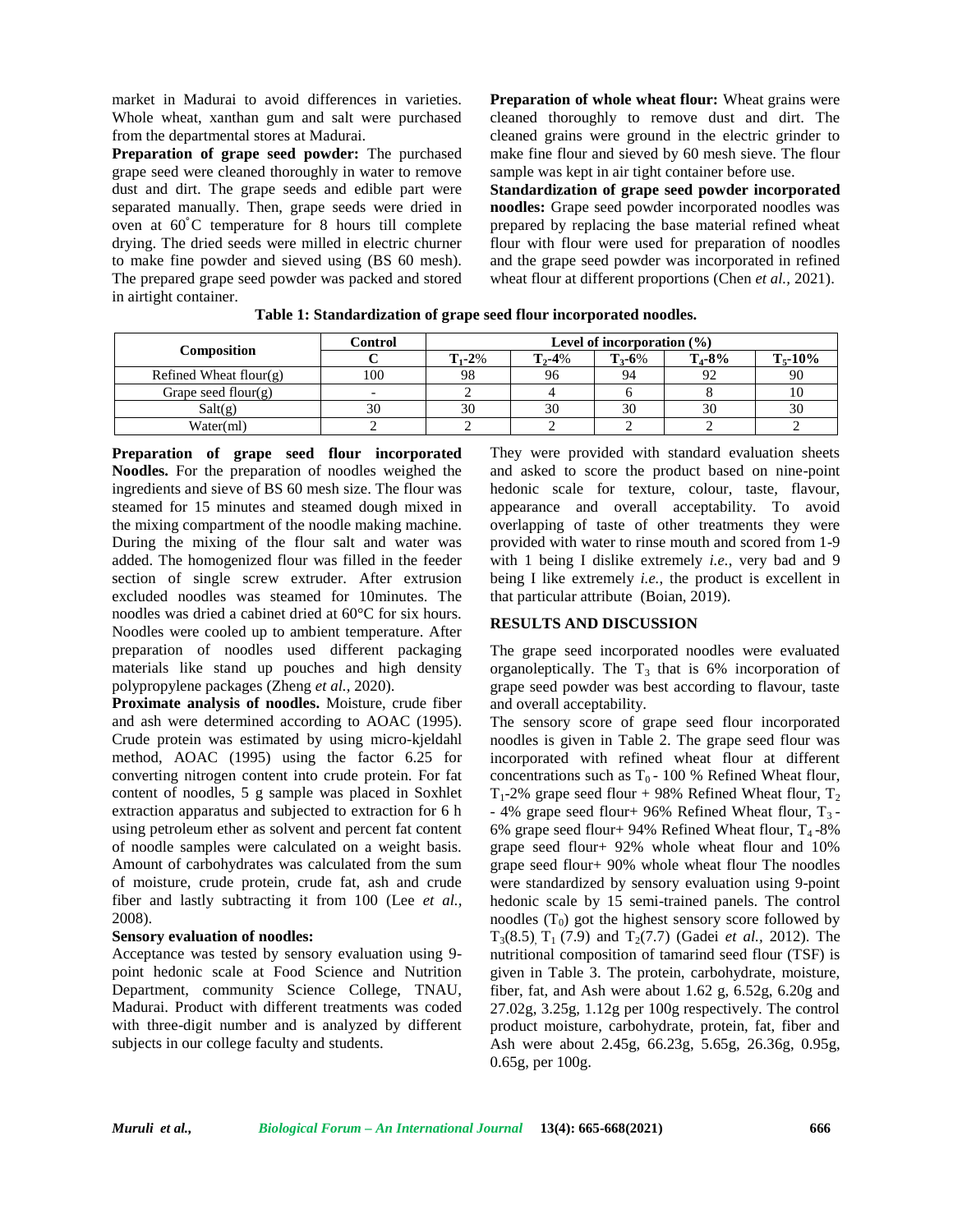| <b>Treatments</b> | Appearance | <b>Color</b> | <b>Taste</b> | <b>Texture</b> | <b>Overall</b><br><b>Acceptability</b> |
|-------------------|------------|--------------|--------------|----------------|----------------------------------------|
| TO                | 8.5        | 8.4          | 8.6          | 8.3            | 8.5                                    |
| T1                | 8.0        | 7.9          | 7.8          | 7.9            | 7.9                                    |
| T <sub>2</sub>    | 7.8        | 7.7          | 7.7          | 7.6            | 7.7                                    |
| T <sub>3</sub>    | 8.5        |              | 8.4          | 8.3            | 8.5                                    |
| T <sub>4</sub>    | 7.5        | 7.9          | 7.0          | 8.0            | 7.5                                    |
| T5                | 8.0        | 7.5          | 7.5          | 7.4            | 7.5                                    |
| <b>SED</b>        | 0.1330     | 0.1009       | 0.1196       | 0.0741         | 0.1199                                 |
| CD(0.05)          | $0.2898**$ | $0.2198**$   | $0.2607**$   | $0.1614**$     | $0.2613**$                             |
| CD(0.01)          | 0.4063     | 0.3082       | 0.3655       | 0.2262         | 0.3663                                 |

**Table 2: Sensory evaluation of grape seed powder incorporated noodles.**

**Table 3: Chemical composition of grape seed powder incorporated noodles.**

| <b>Chemical parameter</b> |       |       |
|---------------------------|-------|-------|
| Moisture (%)              | 2.45  | 1.62  |
| Carbohydrates (%)         | 66.23 | 67.52 |
| Protein $(g)$             | 5.65  | 6.29  |
| Fat $(g)$                 | 26.36 | 27.02 |
| Fiber $(g)$               | 0.95  | 3.25  |
| $\text{Ash}(\text{g})$    | 0.65  | 1.12  |
|                           |       |       |



| <b>Treatments</b>            | <b>Cooking time</b><br>(minutes) | Cooking loss $(\% )$ | <b>Initial</b><br>weight(g) | <b>Cooked</b><br>weight(g) | <b>Percent rehydration</b> |
|------------------------------|----------------------------------|----------------------|-----------------------------|----------------------------|----------------------------|
| $T_0$                        | 11.10                            | 5.42                 | 24                          | 45.33                      | 94.76                      |
| $\mathbf{T}$                 | 11.59                            | 5.36                 | 24                          | 46.73                      | 92.36                      |
| $\mathbf{T}$<br>$\mathbf{1}$ | 11.18                            | 5.22                 | 24                          | 48.25                      | 91.00                      |
| $T_3$                        | 12.06                            | 4.64                 | 24                          | 49.65                      | 102.54                     |
| $\mathbf{T}$<br>14           | 11.04                            | 5.22                 | 24                          | 48.52                      | 94.32                      |
| $\mathbf{T}$                 | 12.08                            | 5.12                 | 24                          | 48.56                      | 92.42                      |
| <b>SED</b>                   | 0.1694                           | 0.0477               | 0.2294                      | 0.4920                     | 1.2414                     |
| CD(0.05)                     | $0.369**$                        | $0.1039**$           | 0.4998 <sup>NS</sup>        | $1.0720**$                 | 2.7048**                   |
| CD(0.01)                     | 0.5176                           | 0.1457               | 0.7008                      | 1.5030                     | 3.7921                     |

**Cooking time.** The cooking time for  $T_0$  noodles was 10.13 minutes and that of  $T_1$  noodles at 2%, 4%, 6%, 8% and 10% was 11.59 minutes, 11.18 minutes, 12.06 minutes, 11.04 minutes, and 12.08 minutes respectively (Ritthiruangdej *et al.*, 2011) reported the cooking time of noodles fortified with unripe banana flour at the incorporation rate of 0% , 10%, 20%, 30%, 40%, 50% was 12.0 minutes, 12.5 minutes, 13.0 minutes, 13.5 minutes, 14.0 minutes and 14.5 minutes respectively. Statistically, the cooking time was highly significant at 95% level of significance (Lup a and Gaceu 2010).

**Cooking loss.** The cooking loss of  $T_0$ ,  $T_1$ ,  $T_2$ ,  $T_3$ ,  $T_4$  and  $T_5$ was noted as 5.42 %, 5.36 %, 5.22 %, 4.64%, and 5.22%, and 5.12% respectively. It was observed the cooking loss was decreased with the increasing incorporation of grape seed flour which confirms the statistical analysis which reported that at 95% level of significance, the cooking loss was highly significant. Mahmoud (2012) stated that the cooking loss of noodles fortified with lupin sources (0%, 5%, 10%, 15%, 20% and 25%) had a cooking loss of 5.42%, 5.36%, 5.22%, 5.64%, 5.22% and 5.12% respectively (Zirui Zhang, 2020).

**Percent rehydration.** The percentage of rehydration in noodles was highest in  $T_3$  (102.54 %), followed by  $T_2$ (91%) and  $T_1$  with 92.0% which was followed by

*Muruli et al., Biological Forum – An International Journal* **13(4): 665-668(2021) 667**